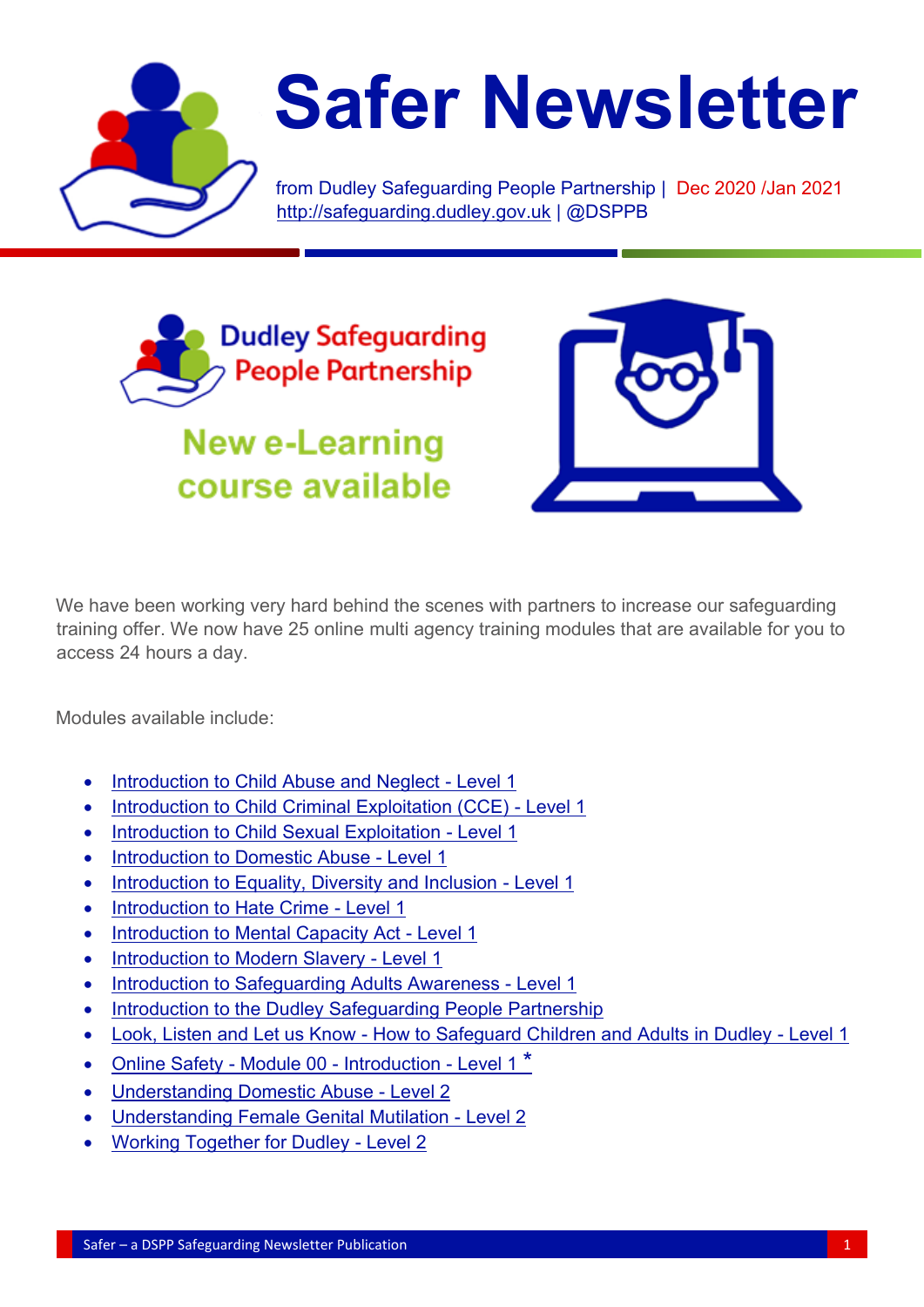**\*** There are 10 additional level 2 modules that follow this introduction course including:

| <b>Module 01 - Disinformation Vs Misinformation</b>            | Module 06 - Emotional Health and Wellbeing              |
|----------------------------------------------------------------|---------------------------------------------------------|
| Module 02 - Online Abuse                                       | Module 07 - Live Streaming and Virtual<br>relationships |
| Module 03 - Cyber Security and Policing the<br><b>Internet</b> | Module 08 - Sexual Images                               |
| Module 04 - Cyber Bullying                                     | Module 09 - Hate Crime and Extreme Views                |
| Module 05 - Gaming or Gambling?                                | Module 10 - The Dark Web                                |

#### **Multi agency response to those refusing to self-isolate**

DSPP have produced guidance which applies when someone with care and support needs continues to go into the community and fails to respond to the government's guidance about social distancing or self-isolating due to Covid-19 restrictions.

#### **[View the guidance](https://safeguarding.dudley.gov.uk/media/16380/multi-agency-response-to-persons-refusing-to-self-isolate-oct-2020.pdf)**

# Safeguarding related updates from our Partners and the UK.

# West Midlands Sexual Assault and Abuse Strategy

 $2020 - 2023$ 

Improving the response to those affected by sexual assault and abuse

The West Midlands Sexual Assault and Abuse Strategy 2020-2023 has launched, See – **<https://www.westmidlands-pcc.gov.uk/police-launch-new-strategy-to-tackle-sexual-abuse/>**



#### **[SCIE: Risk identification and virtual interventions for social](https://trixonline.us11.list-manage.com/track/click?u=3c9e3b7a3b8ef38c751b70d6d&id=ec62fcc84e&e=d26561a083)  [workers](https://trixonline.us11.list-manage.com/track/click?u=3c9e3b7a3b8ef38c751b70d6d&id=ec62fcc84e&e=d26561a083)**

This quick guide from SCIE will help social workers and social care practitioners understand how to gather evidence and information, so they are able to identify and assess risks normally gathered through observation.

**<https://www.scie.org.uk/care-providers/coronavirus-covid-19/social-workers/risk-identification>**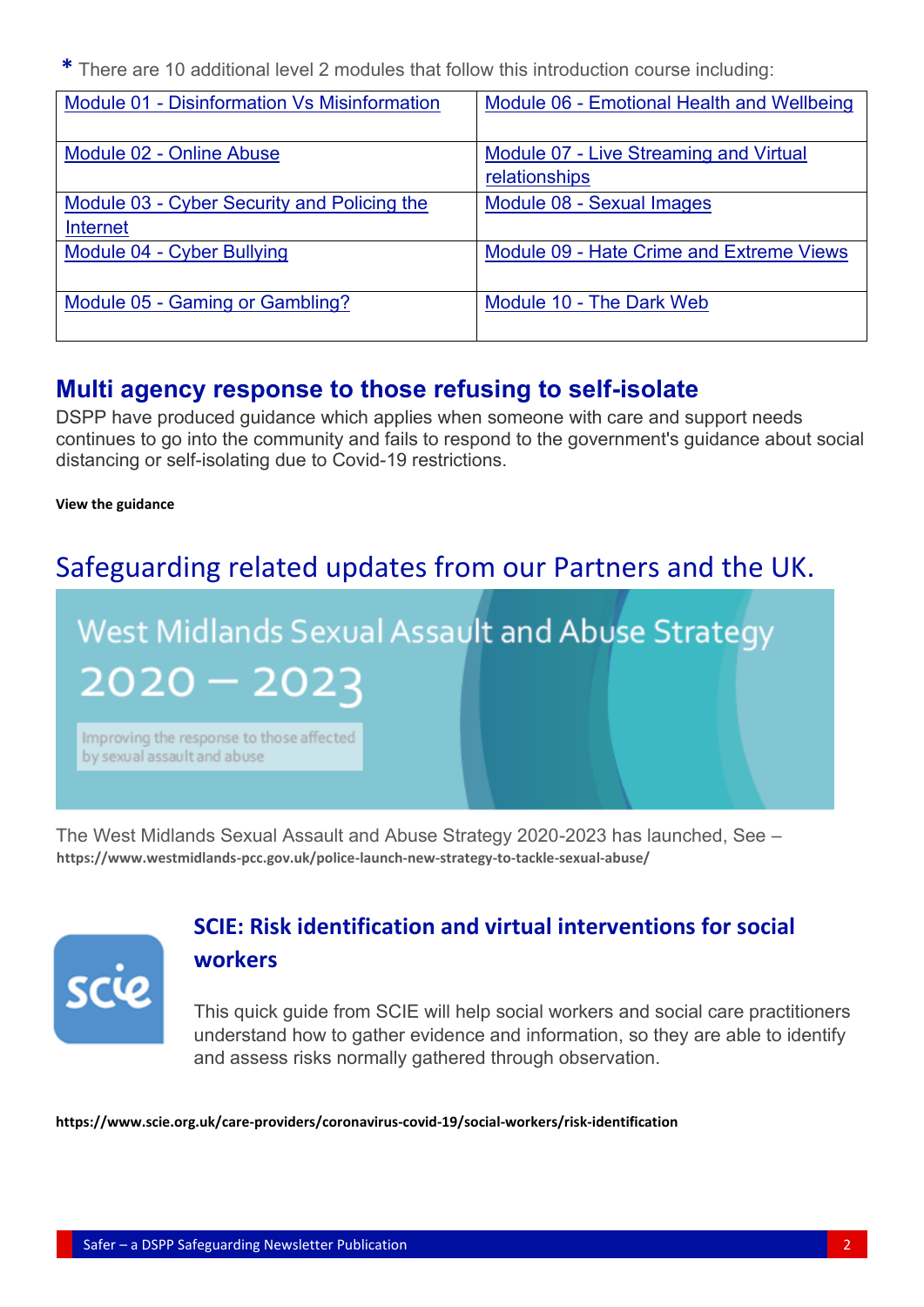

#### **SCIE: Providing care and support at home to people who have had COVID-19**

This quick guide from SCIE will help home care workers and personal assistants (PAs) to provide care and support to people who have left hospital after having COVID-19. It explains what to expect as these people return to their lives at home under new circumstances.

**<https://www.scie.org.uk/care-providers/coronavirus-covid-19/home-care/recovering-at-home>**



### **The MCA and DoLS during the coronavirus (COVID-19) pandemic: additional guidance**

Updated on 24<sup>th</sup> December, this government guidance now includes guidance about testing and vaccination when a person lacks capacity to consent.

COVID-19: deaths of people with learning disabilities

Review of available data on the deaths of people identified as having learning disabilities in England during the COVID-19**.**

**<https://www.gov.uk/government/publications/covid-19-deaths-of-people-with-learning-disabilities>**

#### **Learning Disabilities Mortality Review** (LeDeR) Programme

## **People with learning disabilities face 'discrimination' as data shows Covid death rate six times the average**

Expert warns of systemic failures in services as report highlights concerns over the use of DNR orders and applying Mental Capacity Act

**https://www.communitycare.co.uk/2020/11/19/people-learning-disabilities-face-discrimination-data-shows-covid-deathrate-six-times-average/**



#### **How Black and ethnic minority mental health patients' cultural needs frequently go unmet**

Ward staff can mistakenly see religious beliefs as symptoms of mental illness and lack confidence in meeting cultural needs, but better training and effective assessments, using the social model, can help, finds research

**https://www.communitycare.co.uk/2021/01/08/black-ethnic-minority-mental-health-patients-cultural-needs-frequently-gounmet/**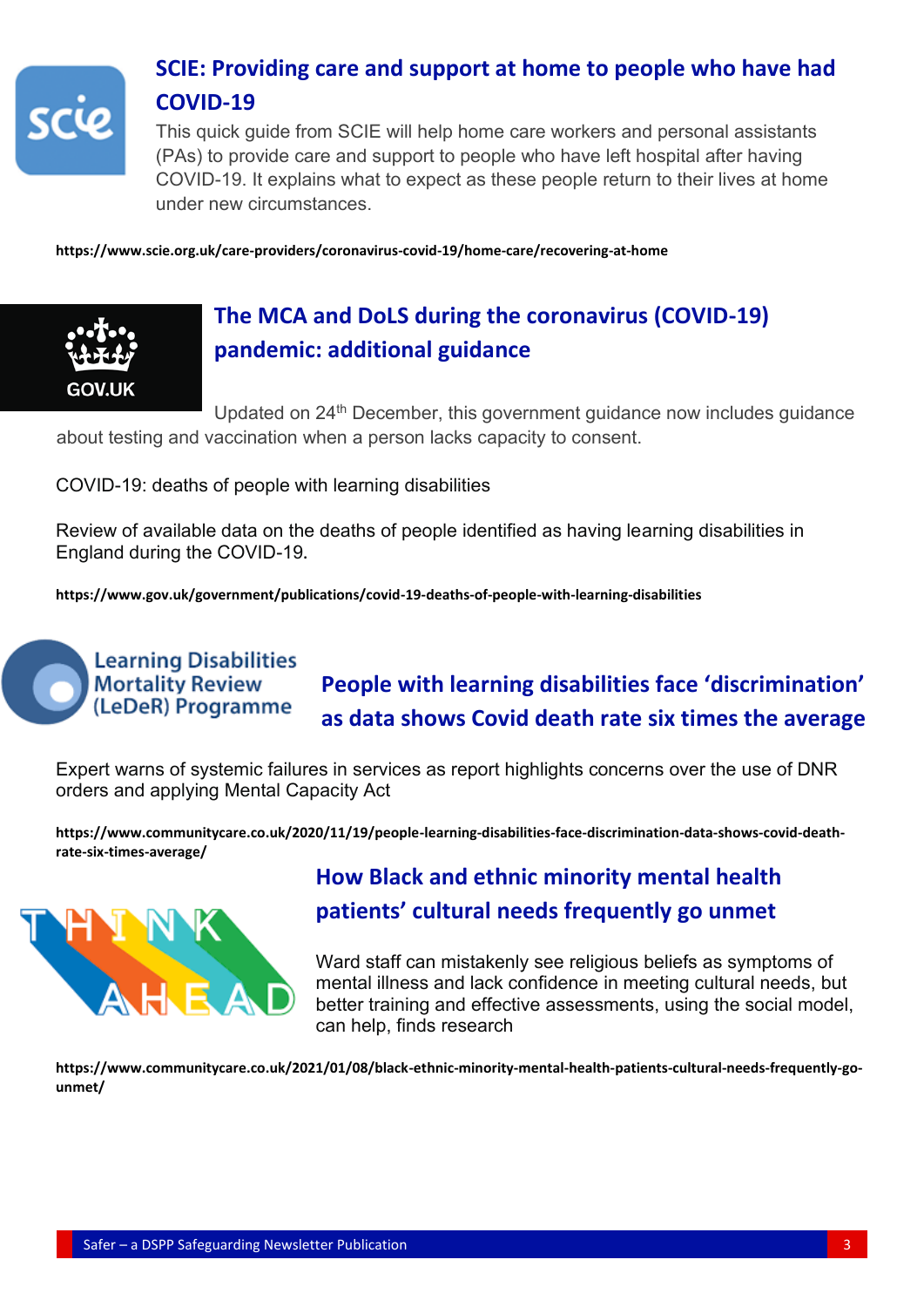

## **Ofsted finds that Isolation of children moving into secure care caused anxiety and increased self-harm**

Regulator also found high levels of staff absences and use of temporary workers often destabilised homes but praised staff understanding of children's risks and vulnerabilities

**[https://www.communitycare.co.uk/2020/12/15/isolation-children-moving-secure-care-caused-anxiety-increased-self-harm](https://www.communitycare.co.uk/2020/12/15/isolation-children-moving-secure-care-caused-anxiety-increased-self-harm-finds-ofsted/)[finds-ofsted/](https://www.communitycare.co.uk/2020/12/15/isolation-children-moving-secure-care-caused-anxiety-increased-self-harm-finds-ofsted/)**



#### **Staying mentally well: winter plan 2020 to 2021**

The government's plans to support people's wellbeing and mental health during the COVID-19 pandemic this winter.

**<https://www.gov.uk/government/publications/staying-mentally-well-winter-plan-2020-to-2021>**

#### **[Mental Health for All? The final report of the Commission for Equality in Mental](https://trixonline.us11.list-manage.com/track/click?u=3c9e3b7a3b8ef38c751b70d6d&id=4073314715&e=d26561a083)  [Health](https://trixonline.us11.list-manage.com/track/click?u=3c9e3b7a3b8ef38c751b70d6d&id=4073314715&e=d26561a083)**

The Commission for Equality in Mental Health was set up to explore what causes mental health inequalities, what perpetuates them, and what might help to break the cycle.



Mental health for all?, the final report of the Commission, says that inequalities which have for too long been accepted or ignored can and should be reduced, through concerted action nationally and locally.

#### **Mental Capacity Act 2005, Deprivation of Liberty Safeguards England 2019-20 Digital**

These official statistics provide findings from the Mental Capacity Act 2005,

Deprivation of Liberty Safeguards (DoLS) data collection for the period 1 April 2019 to 31 March 2020, Key facts:

- 263,940 applications made
- 243,300 applications completed
- 129,780 cases outstanding at end of period
- 23.6% of standard applications completed within statutory 21 day timeframe
- Average completion time of 142 days

**[https://digital.nhs.uk/data-and-information/publications/statistical/mental-capacity-act-2005-deprivation-of-liberty](https://digital.nhs.uk/data-and-information/publications/statistical/mental-capacity-act-2005-deprivation-of-liberty-safeguards-assessments/2019-20)[safeguards-assessments/2019-20](https://digital.nhs.uk/data-and-information/publications/statistical/mental-capacity-act-2005-deprivation-of-liberty-safeguards-assessments/2019-20)**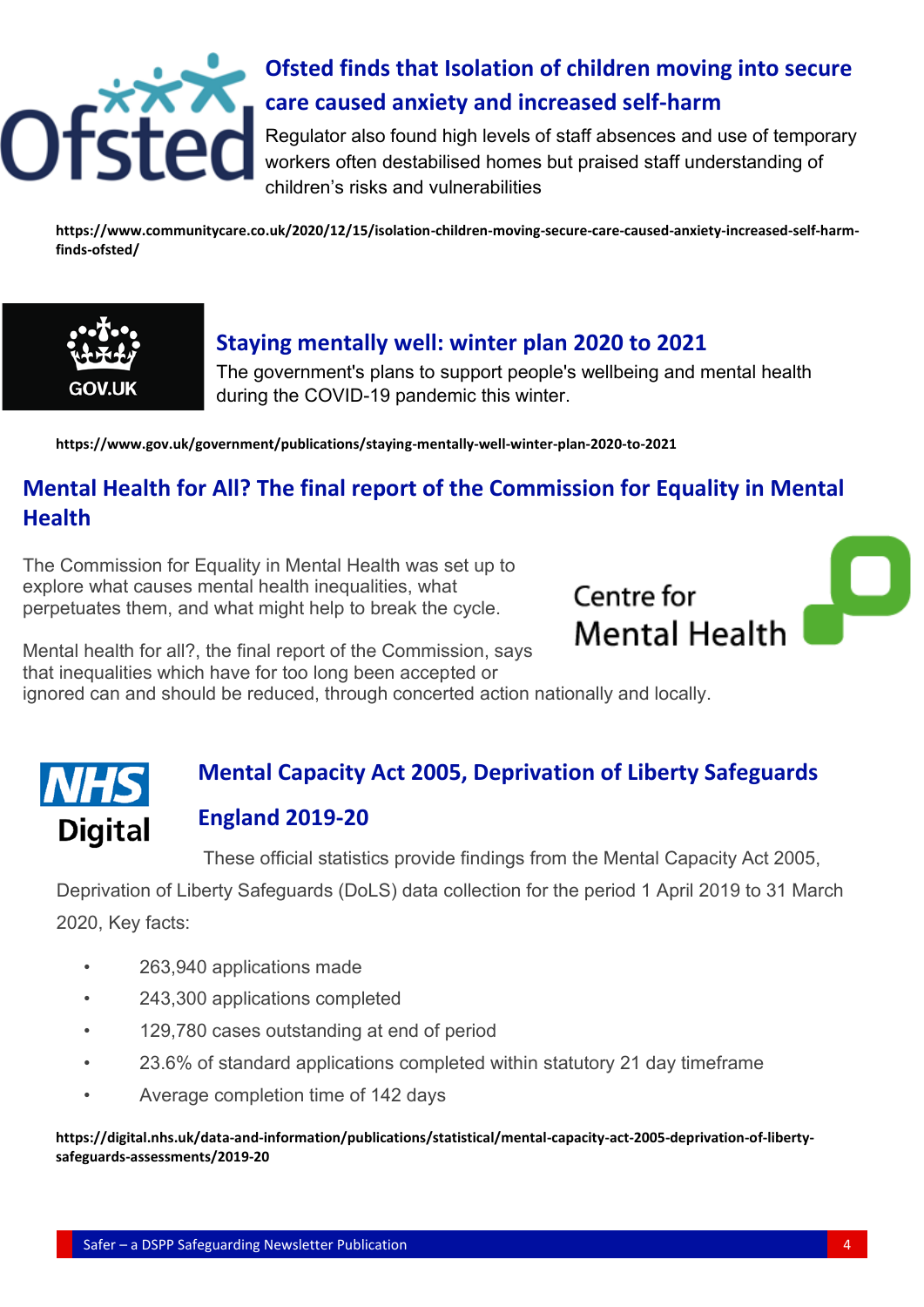

#### [Guidance: Liberty Protection Safeguards: overview of the](https://trixonline.us11.list-manage.com/track/click?u=3c9e3b7a3b8ef38c751b70d6d&id=88cba7fdf5&e=d26561a083)  [process](https://trixonline.us11.list-manage.com/track/click?u=3c9e3b7a3b8ef38c751b70d6d&id=88cba7fdf5&e=d26561a083)

**This overview published on 30.11.20 includes the following headings:**

- Making a referral
- Representation and support
- Assessments and authorisation
- **Reviews**

**[https://www.gov.uk/government/publications/liberty-protection-safeguards-factsheets/liberty-protection-safeguards](https://www.gov.uk/government/publications/liberty-protection-safeguards-factsheets/liberty-protection-safeguards-overview-of-the-process)[overview-of-the-process](https://www.gov.uk/government/publications/liberty-protection-safeguards-factsheets/liberty-protection-safeguards-overview-of-the-process)**

# **Digital**

#### **Publish 'Safeguarding Adults England 2019-20' annual report**

This publication provides the findings from the Safeguarding Adults Collection (SAC) for the period 1 April 2019 to 31 March 2020.

Key facts

- 475,560 concerns of abuse raised
- 161,910 Section 42 enquiries undertaken
- 15,655 other enquiries
- 31.8% of Section 42 enquiries related to Neglect and Acts of Omission
- Most common location of risk was the person's own home (43.8%):



#### **Safeguarding Partners in Birmingham have launched the 'Who's In Charge' campaign**

This campaign is about the impact of alcohol and substances on parental capacity to ensure the safe care and sleeping arrangements for very young infants. It is

illustrated by five short films and useful information. The campaign was spearheaded by the Birmingham Community Healthcare NHS Foundation Trust and has been informed by a number of serious incidents over recent years as well as the Panel's national research.

**<http://www.lscpbirmingham.org.uk/campaigns/who-s-in-charge>**